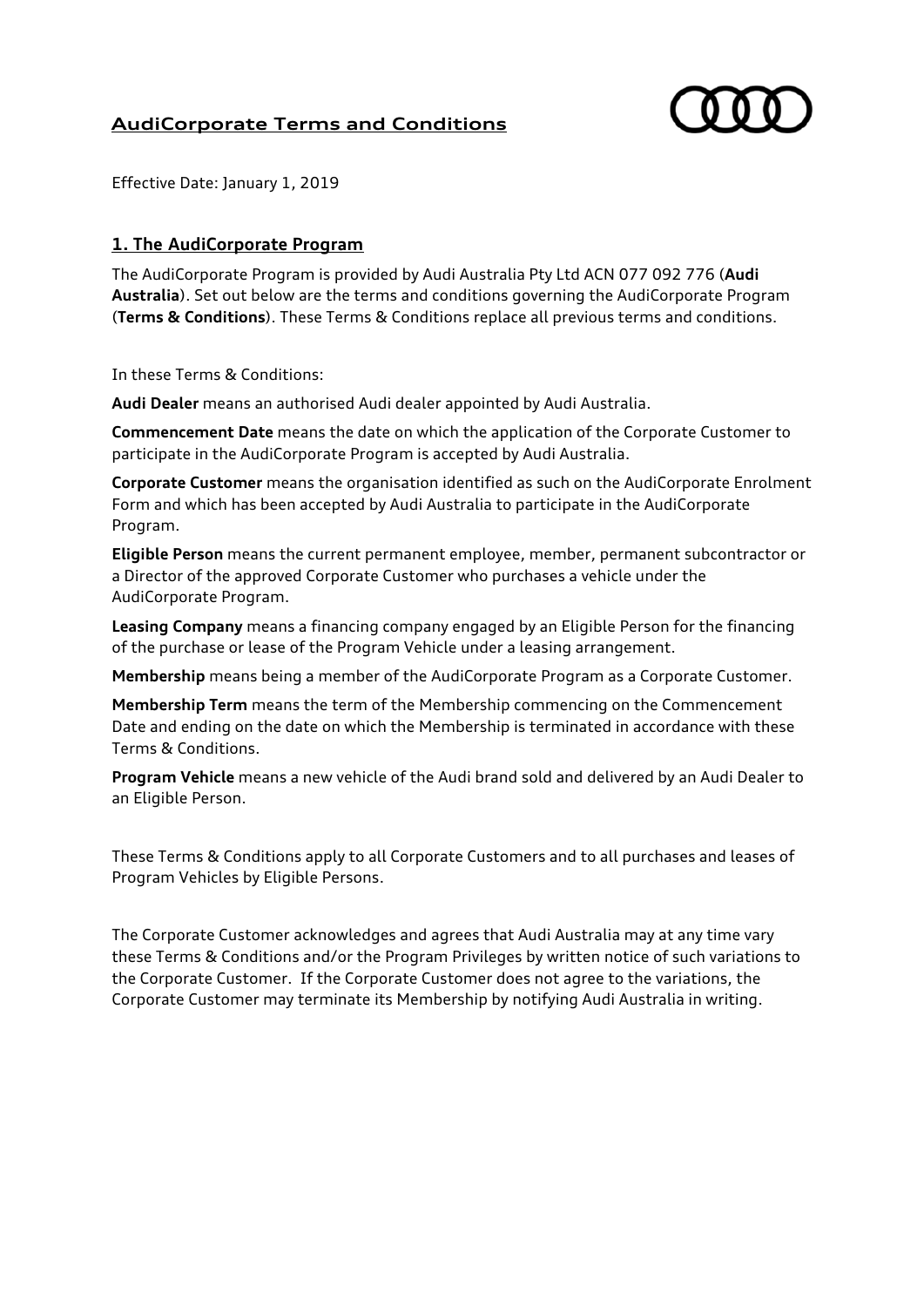# **2. The Privileges**

Subject to the Terms & Conditions, Eligible Persons will receive the following privileges for each Program Vehicle under the AudiCorporate Program during the Membership Term (**Program Privileges**):

- 1. No cost scheduled servicing for 3 years or 45,000km (whichever occurs first) as per the manufacturer's recommended scheduled servicing specification: (A) 15,000km / 12 months (whichever occurs first) (B) 30,000km / 24 months (whichever occurs first); and (C) 45,000km / 36 months (whichever occurs first). The maximum allowance for the final service is 39 months or 48,000km (whichever occurs first). It is the Eligible Person's responsibility to present the Program Vehicle for service at the aforementioned scheduled service intervals.
- 2. Reduced maximum recommended Dealer delivery fee of \$1995 (excluding taxes)
- 3. AudiCare 24/7 roadside assistance for the duration of the new car warranty
- 4. Complimentary pick up and drop off of your vehicle to a maximum 20km from the servicing dealer or complimentary access to an Audi loan vehicle during servicing \*
- 5. Access to evaluation vehicles \*
- 6. Hertz benefit includes discounted rental rates and complimentary enrolment to the Hertz Gold Plus Rewards program ^^
- 7. Tailored finance solutions and exclusive AudiCorporate customer offers with Audi Financial Services ^
- 8. Access to additional benefits and events through Audi Experience \*\*
- 9. Access to your own Corporate Sales Consultant (at participating Audi Dealers)
	- \* Subject to Dealer availability
	- \*\* Audi Experience Terms and Conditions apply. Refer myaudi.com.au/experience
	- ^ Available to approved applicants of Audi Financial Services (AFS). Terms, conditions, fees and charges apply. AFS is a trading name of Volkswagen Financial Services Australia Pty Limited ABN 20 097 071 460, Australian Credit Licence Number 389344.
	- ^^ Access to Hertz rates via CDP code at time of reservation. Enrolment to Hertz Gold Plus Rewards program via a direct weblink

### **3. Corporate Customer Eligibility**

Membership in the AudiCorporate Program is available to an organisation:

- a) That has a valid ABN AND
- b) That has a minimum of 100 employees in Australia AND
- c) That purchases at least 2 (two) Program Vehicles during each year of the Membership Term.

All applications to join the AudiCorporate Program are reviewed by Audi Australia who will determine in its absolute and unfettered discretion, if the organisation is approved for Membership.

Failure of a Corporate Customer to buy at least 2 (two) Program Vehicles during each year of the Membership Term (i.e. during each consecutive 12 months' period commencing on the Commencement Date and on each anniversary of the Commencement Date) will result in the termination of the Membership of that Corporate Customer. Audi Australia has the absolute right to terminate the Membership of a Corporate Customer with immediate effect if that Corporate Customer ceases to satisfy any of the above eligibility conditions.

Audi Australia may terminate the Membership at any time by giving 1 (one) month written notice to the Corporate Customer.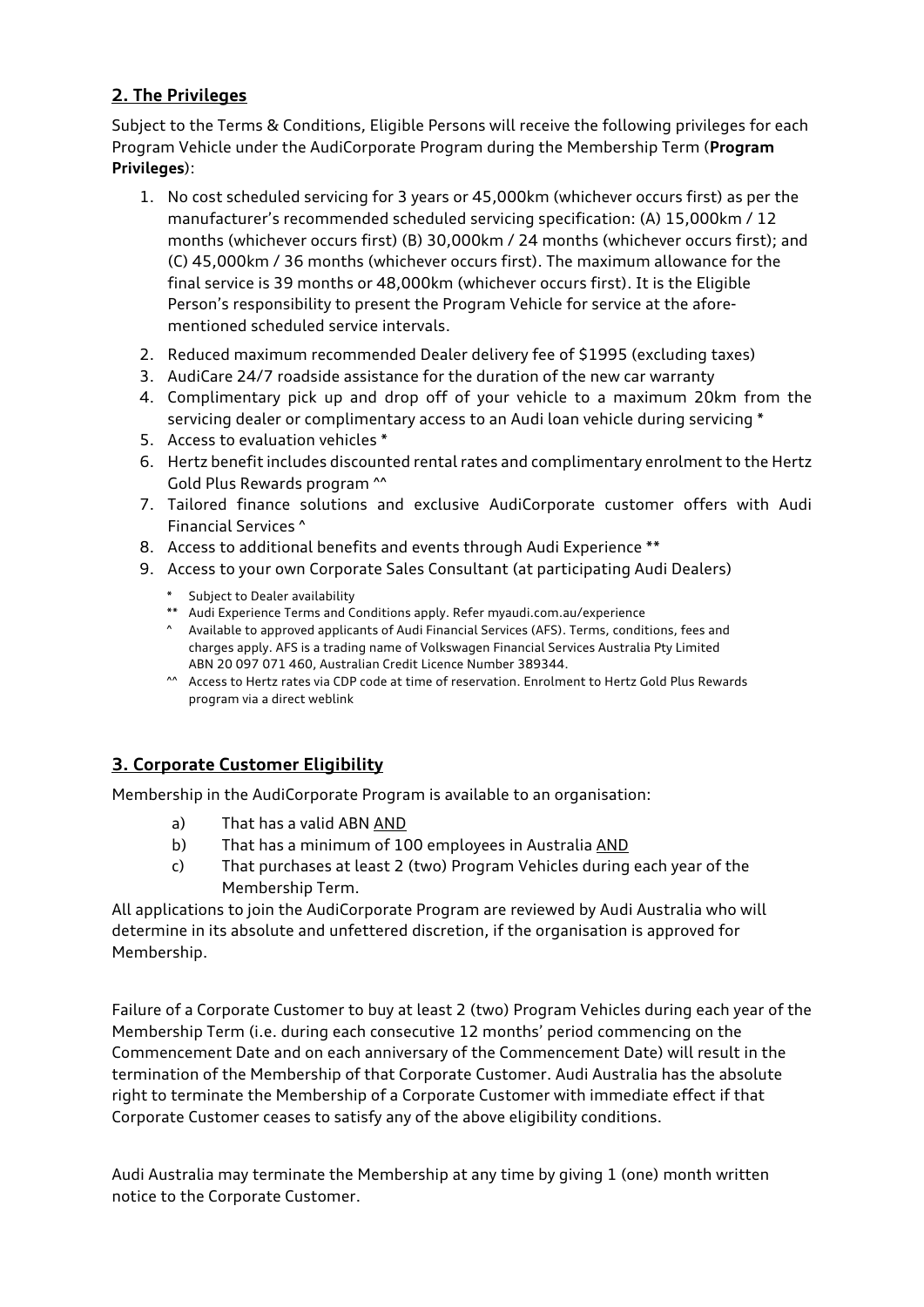### **4. Eligible Persons**

An Eligible Person who purchases or leases a Program Vehicle and who registers that Program Vehicle in the name of the Eligible Person or its respective Leasing Company will be entitled to the Program Privileges subject to these Terms & Conditions.

An Eligible Person must identify itself/himself/herself to an Audi Dealer as a Corporate Customer or as a current permanent employee, member, permanent subcontractor or a Director of the Corporate Customer whilst in the process of the purchase and when booking the Program Vehicle in for a service in order to receive the Program Privileges.

An Eligible Person must supply to the Audi Dealer sufficient evidence that it is an Eligible Person, for example in the form of a current letter of employment (no older than six months) on the letterhead of Corporate Customer signed by a duly authorised representative OR a business card, security card or payslip (with details of the Corporate Customer), bank statement or any other required documentation requested to prove eligibility prior to the delivery of the Program Vehicle in order to receive the Program Privileges.

### **5. Availability and termination of Program Privileges**

- a) Subject to subparagraphs (b), (c) and (d) below, the Program Privileges are available to each Eligible Person with respect to the relevant Program Vehicle for a duration of 3 years from the date the new vehicle manufacturer's warranty for that Program Vehicle commences or 45,000kms (whichever occurs first) irrespective of whether the Membership for the Corporate Customer lapses or is terminated.
- b) The Program Privileges only apply with respect to any Program Vehicle if that Program Vehicle was purchased or leased by the Eligible Person during the Membership Term of the Corporate Customer and will terminate immediately on the sale or transfer of that Program Vehicle by the first registered owner.
- c) The Program Privileges are not available for used vehicles, ex-company fleet vehicles or dealer demonstrator vehicles (unless specifically included by Audi Australia), and any other vehicle notified by the Audi Dealer or Audi Australia from time to time as being ineligible for the Program Privileges.
- d) Audi Australia may terminate the Program Privileges for an Eligible Person at any time by written notice.

### **6. General**

Each Eligible Person acknowledges that Audi Dealers are not agents of Audi Australia and have no right to bind or represent that they can bind Audi Australia in any respect.

All purchases or leases by an Eligible Person of a Program Vehicle from approved participating Audi Dealers will be subject to that Audi Dealer's terms and conditions of sale.

Any rights and benefits which an Eligible Person enjoys under a new vehicle manufacturer's warranty and/or State or Federal law, including under the Australian Consumer Law, will not be affected by the provision of the Program Privileges. The Program Privileges or these Terms & Conditions do not exclude, restrict or modify those rights or remedies in any way.